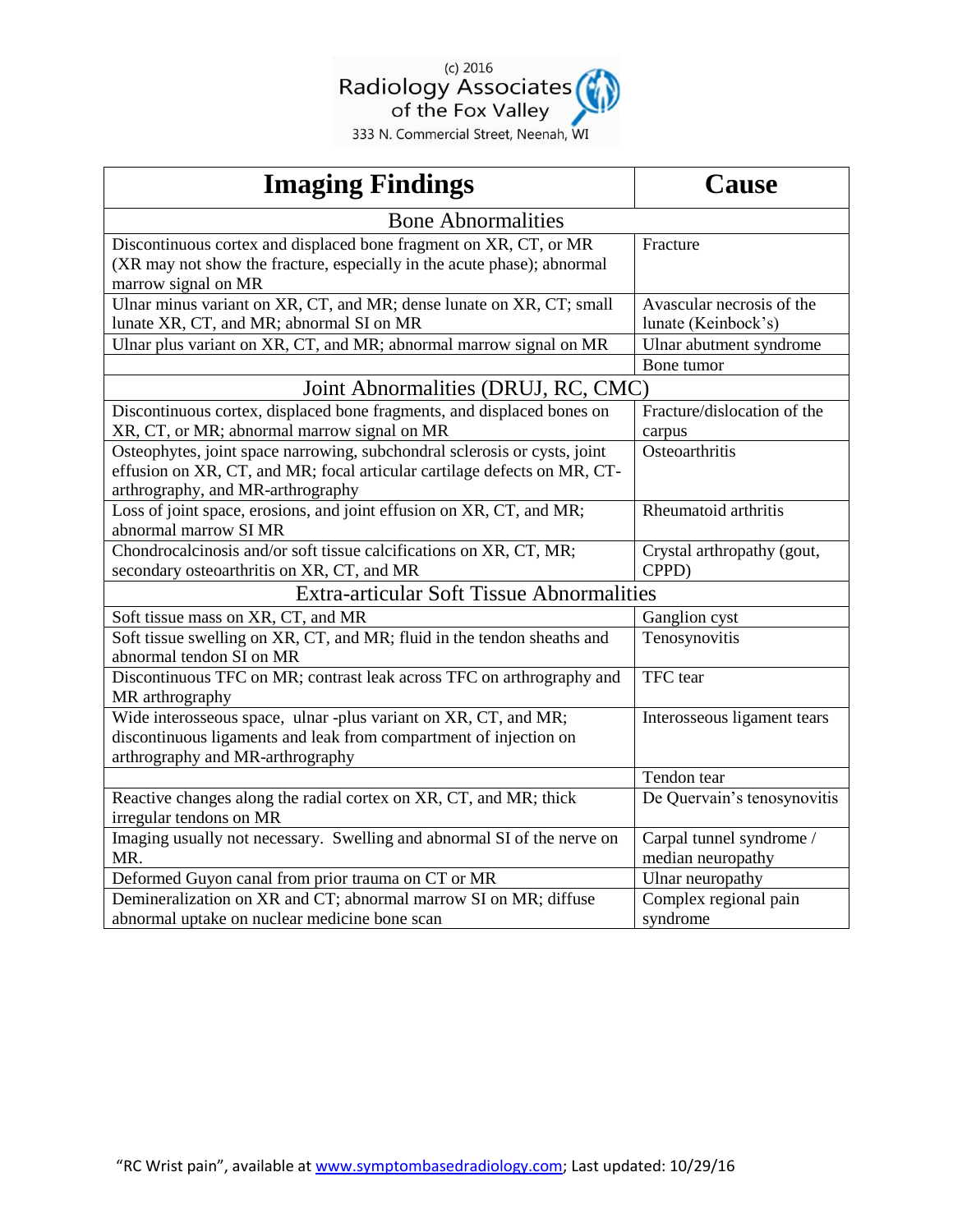## **DICTATION TEMPLATE WITH PROMPTS FOR WRIST RADIOGRAPHS PERFORMED FOR WRIST PAIN**

### WRIST RADIOGRAPHS

INDICATION: Wrist pain.

COMPARISON: [Check priors to see if following a known lesion.]

## TECHNIQUE: []

- Bones: [Discontinuity of cortex or displaced fragment (fracture). Periostitis (De Quervain's tenosynovitis). Erosion (inflammatory arthropathy). Osteophytes or subchondral cysts (osteoarthritis). Focal increased density or decreased size (avascular necrosis of the lunate, avascular necrosis of the proximal pole of the scaphoid following fracture).]
- Joints: [Widened interosseous spaces (interosseous ligament tear). Abnormal alignment of the distal articular surfaces of the radius and ulna (ulnar-plus or ulnar-minus variance). Narrowed joint space(s) (arthritis). Osteophytes (osteoarthritis). Chondrocalcinosis or synovial calcification (crystal arthropathy).]
- Extra-articular soft tissues: [Calcification, especially of the triangular fibrocartilage (crystal arthropathy). Soft tissue swelling (tenosynovitis, complex regional pain syndrome). Focal soft tissue mass (ganglion).

IMPRESSION: []